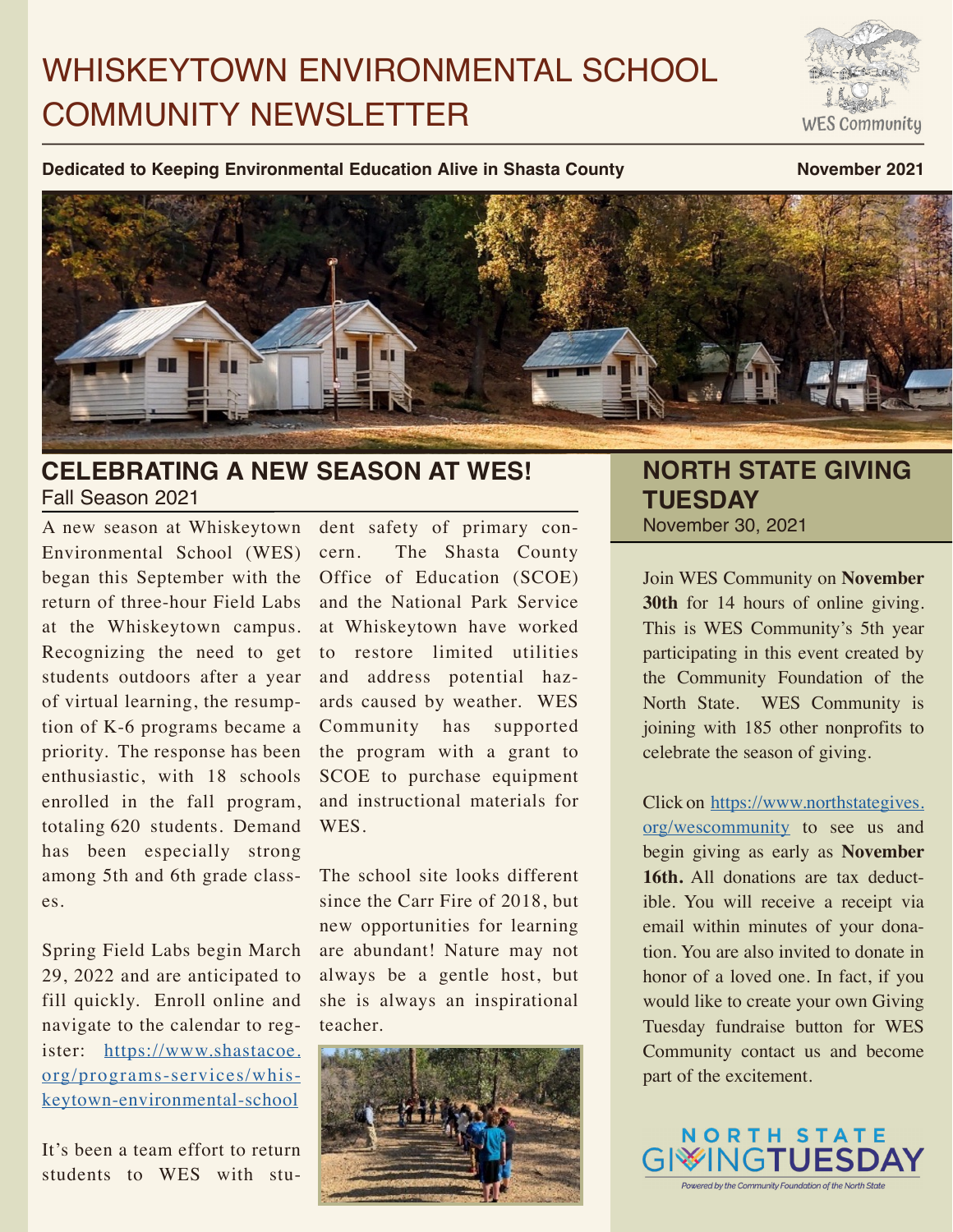# **SHASTA COLLEGE PARTNERSHIP**

GIS Program

WES Community is providing a worksite learning opportunity in Geographic Information Systems (GIS) to Shasta College students. Second semester GIS student Rosie Blackburn developed a Story Map highlighting the natural history of Whiskeytown NRA and WES. First semester student Carson Herold documented heritage tree species on the WES site and surrounding area. The work of both these students, made possible through a strong partnership with Shasta College, will continue to inform and guide WES and Whiskeytown NRA as the school rebuild moves forward.

# **REBUILDING AND FEASIBILITY STUDY**

September

An anonymous donation allowed WES Community to proceed with a feasibility study to gauge community support for the rebuilding of WES. This 3-month effort has now been completed. Both in person and online interviews were conducted, affirming that the Redding community supports the rebuilding and is ready to provide financial backing. Additionally, study respondents uniformly valued WES as a positive, life changing experience and community asset for youth in the North State.

The National Park Service at Whiskeytown has been able to use this study in its pursuit of public funding to create an initial budget for construction. Building plans and funding sources are under active scrutiny and moving forward. Construction will proceed, but a firm date has not yet been established.

# **COMMUNITY ENGAGEMENT**

**East Redding Rotary** held their May meeting outdoors at WES. While enjoying picnic lunches, members listened to a presentation from the WES Forever Team about the 2018 Carr Fire damages and tentative rebuilding plans. The club made a generous donation of \$5,000 to WES Community's "Rebuild WES" fund.

WES Community Board Member Kathy Hill was a guest speaker at the **Redding Rotary** on July 15th, 2021. On hand to answer questions were Whiskeytown National Recreation Area's, Superintendent Josh Hoines, and Shasta County Office of Education's Associate Superintendent,



Mike Freeman. The presentation updated club members on the creation of the WES Forever team, the feasibility study for rebuilding, and also entertained them with photos of our historic outdoor education school.



**Redding Host Lions** deserves special recognition as they were the first organization to hold a fundraiser for WES after the Carr Fire. The draft blueprints from Domokur Architects are a direct result of their efforts. WES Community representatives Melinda Kashuba, Kathy Hill and Francesca Huntsman gave a presentation highlighting the draft blueprints, the feasibility study, and the pursuit of government funds on October 28, 2021.